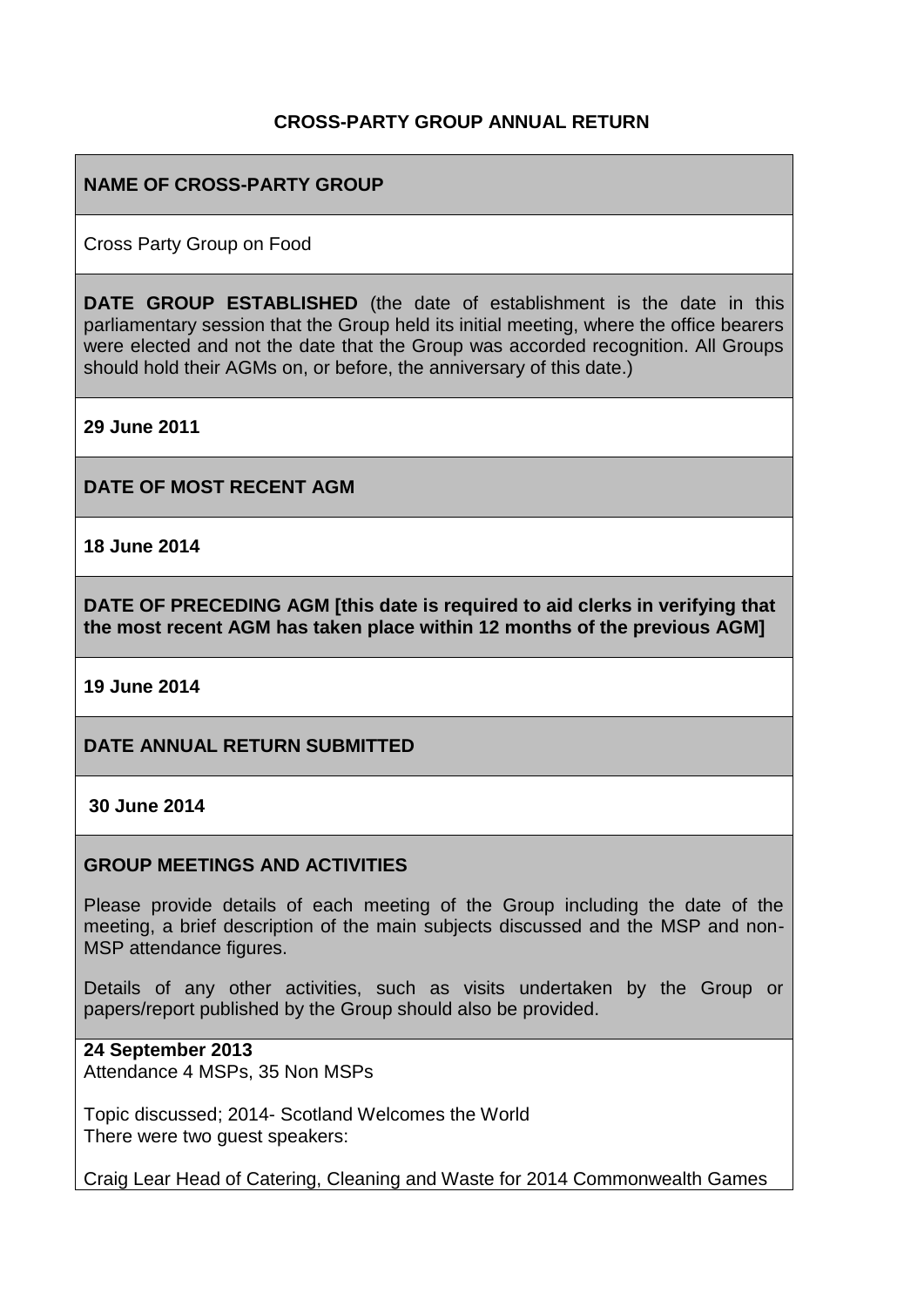gave a presentation on the challenges of providing 2 million meals.

James Withers CEO Scotland food and Drink spoke on how to make the most of opportunities presented by the events in 2014 held in Scotland.

# **29 January 2014**

Attendance 3 MSPs, 39 Non MSPs

Topic discussed; Food Authenticity There were two guest speakers:

Prof Charles Milne Director Food Standards Agency Scotland and Andrea Martinez-Inchausti Deputy Director Food Policy British Retail Consortium

### **18 June 2014**

Attendance 4 MSPs,43 Non MSPs

AGM Re-election of office bearers

Topic discussed: Good Food Nation; The Next Stage in Scotland's Food and Drink Policy.

There was one guest speaker:

Frank Strang Deputy Director for Food, Drink and Rural Communities Division.

# **MSP MEMBERS OF THE GROUP**

Please provide names and party designation of all MSP members of the Group.

Claire Baker Labour

Rob Gibson SNP

Patrick Harvie Green

Jim Hume Liberal Democrat

John Scott Conservative

Aileen Mcleod SNP

Alex Fergusson Conservative

Elaine Murray Labour

Richard Baker Labour

Stewart Maxwell SNP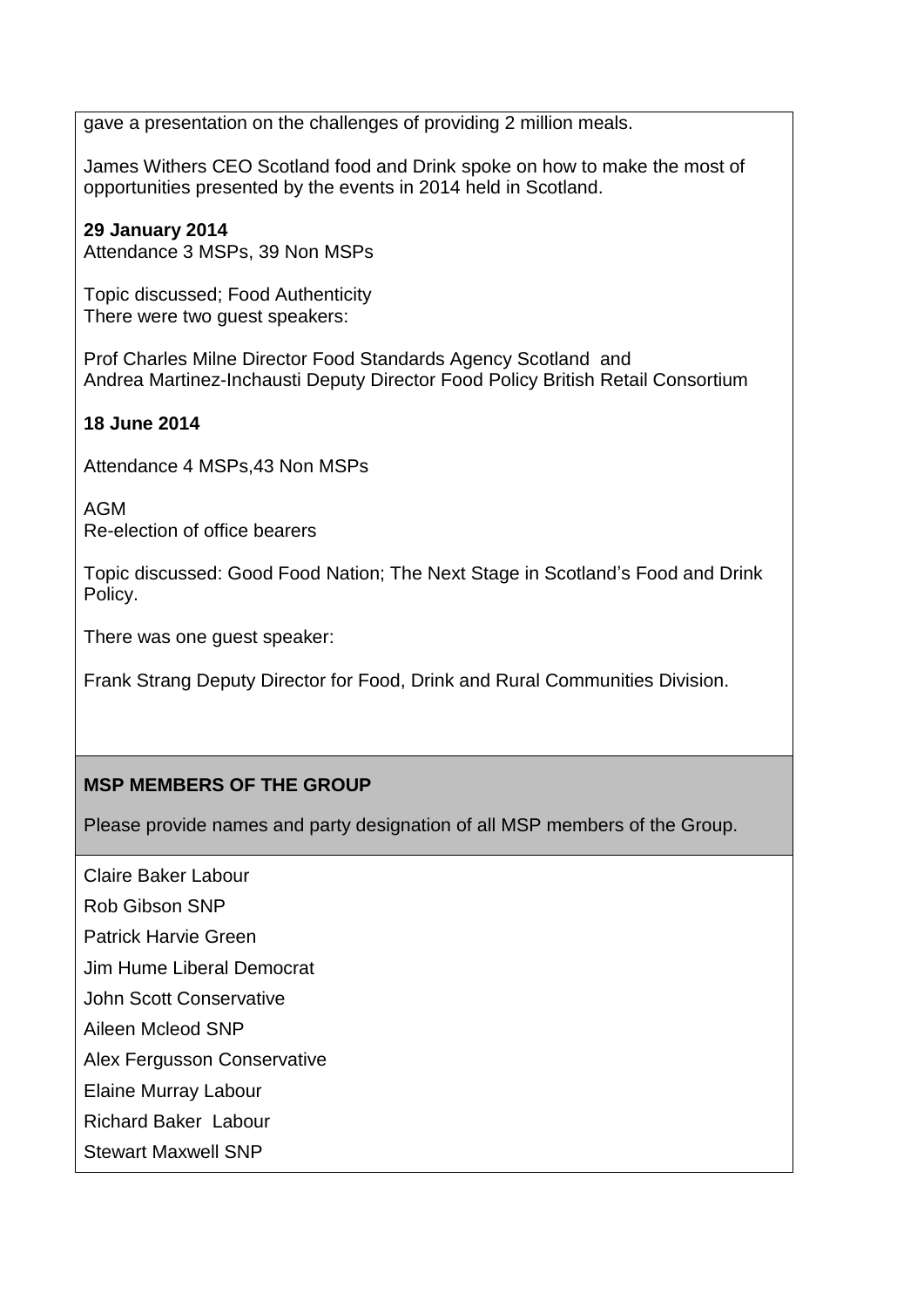# **NON-MSP MEMBERS OF THE GROUP**

 $\overline{\phantom{a}}$ 

For organisational members please provide only the name of the organisation, it is not necessary to provide the name(s) of individuals who may represent the organisation at meetings of the Group.

|               | Elina Scheers Andersson                      |
|---------------|----------------------------------------------|
|               | Jan Polley                                   |
| Individuals   | <b>Alison Bankier</b>                        |
|               | Katrina Marsden                              |
|               | Maggie Gordon                                |
|               | <b>Martin Meteyard</b>                       |
|               | Morag Jardine                                |
|               | <b>Graeme Millar</b>                         |
|               | Denise Walton                                |
|               | <b>Susan Boland</b>                          |
|               | <b>Gill Campbell</b>                         |
|               |                                              |
|               |                                              |
|               | 3 x 1 Public Relations                       |
|               | Abertay Uni                                  |
|               | <b>Advocate for Animals</b>                  |
| Organisations | <b>AEA Technology</b>                        |
|               | <b>Artilus</b>                               |
|               | Asda                                         |
|               | <b>Brands to Markets</b>                     |
|               | <b>British Heart Foundation</b>              |
|               | <b>Carnegie Trust</b>                        |
|               | <b>Cooperative Development Scotland</b>      |
|               | <b>Coeliac UK</b>                            |
|               | <b>Community Food and Health Scotland</b>    |
|               | <b>Community Food Initiatives North East</b> |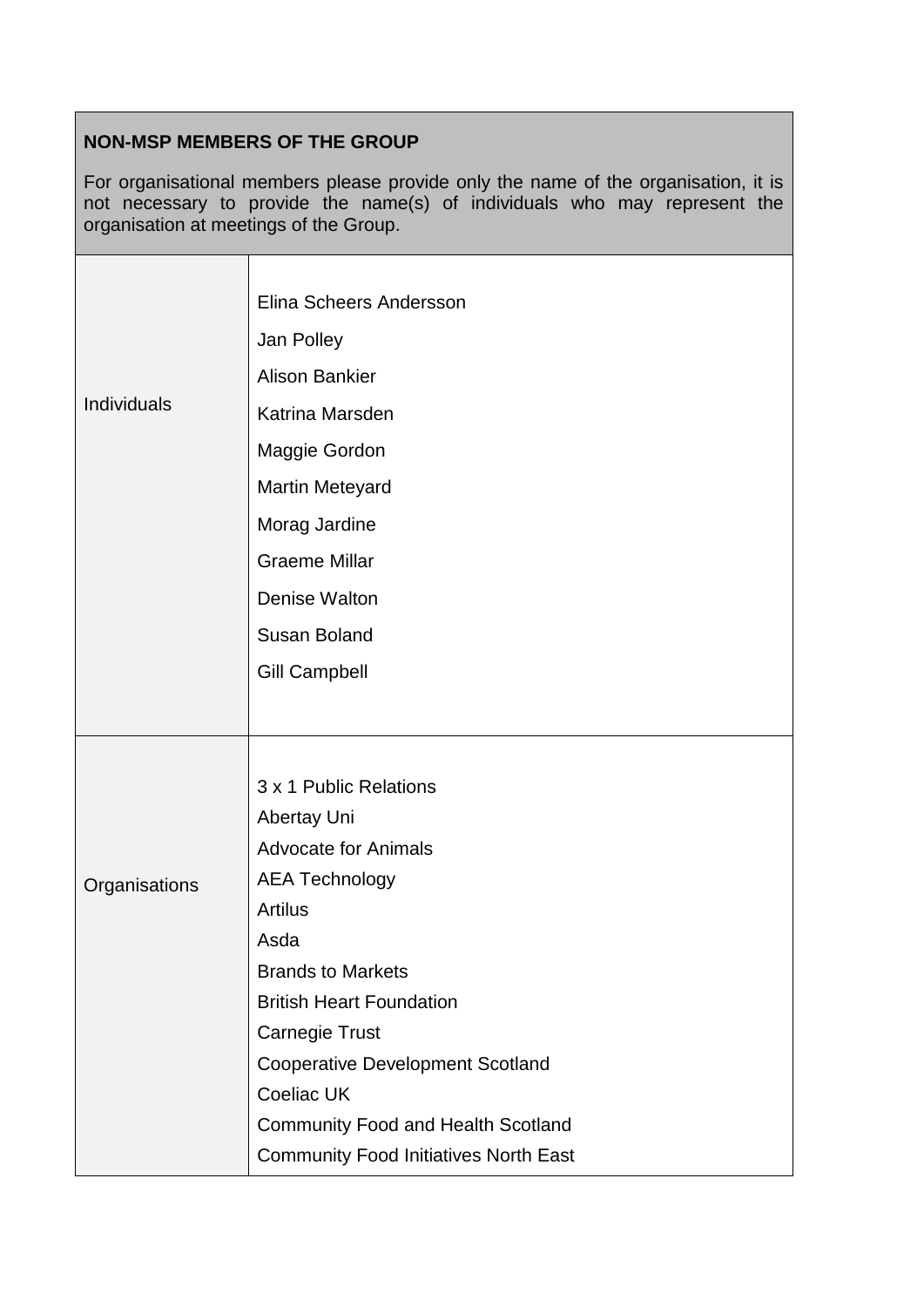| <b>Community Retailing Network</b>                    |
|-------------------------------------------------------|
| <b>COSLA</b>                                          |
| <b>Countryside Alliance</b>                           |
| <b>Crofting Org</b>                                   |
| Cyrenians                                             |
| Dairy UK                                              |
| <b>Denvir Marketing</b>                               |
| <b>East Ayrshire Council</b>                          |
| Eco Schools                                           |
| <b>Edinburgh Scientific services</b>                  |
| <b>Food and Health Alliance</b>                       |
| <b>Federation of City Farms and Community Gardens</b> |
| <b>Fife Diet</b>                                      |
| Food Standards Agency (Scotland)                      |
| <b>Food Training Scotland</b>                         |
| <b>Footprint Consulting</b>                           |
| Freshwater UK                                         |
| <b>Glasgow City Council</b>                           |
| <b>Highland Council</b>                               |
| Hudson                                                |
| Institute of Food Science and Technology              |
| Improve Ltd.                                          |
| <b>Inside South Network</b>                           |
| Juice Plus                                            |
| <b>LANTRA</b>                                         |
| <b>Larder Bytes</b>                                   |
| Lanarkshire Community Food and Health Partnership     |
| Lithgows                                              |
| Macphie of Glenbervie                                 |
| <b>Martins</b>                                        |
| <b>McDonalds</b>                                      |
| <b>McGrigors</b>                                      |
| <b>NFUS</b>                                           |
| <b>NHS Health Scotland</b>                            |
| <b>NHS Lothian</b>                                    |
|                                                       |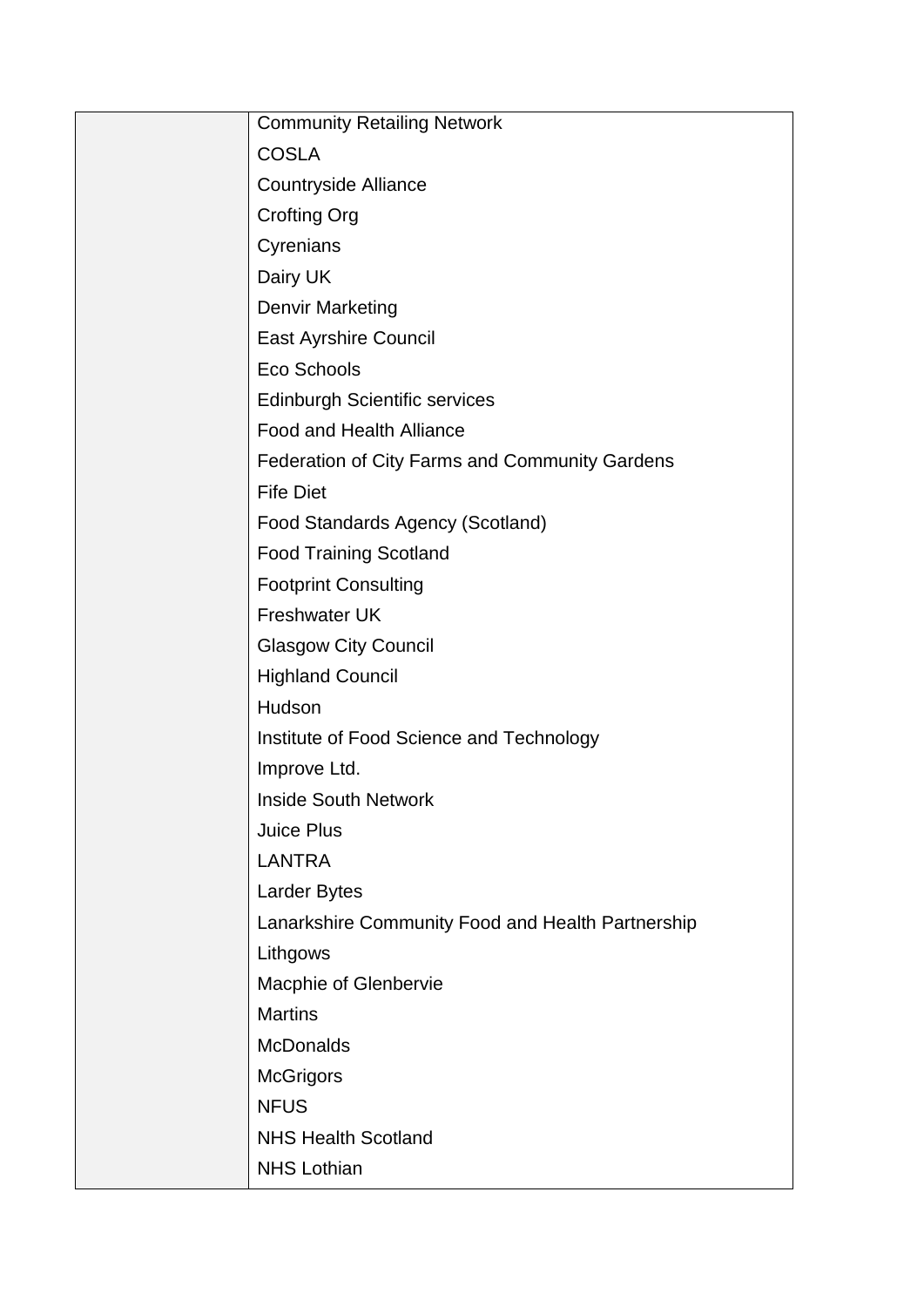| <b>North Ayrshire Council</b>                    |
|--------------------------------------------------|
| <b>Nourish</b>                                   |
| <b>Office of Fair Trading</b>                    |
| Pagoda PR                                        |
| <b>Quality Meat Scotland</b>                     |
| <b>Queen Margaret University</b>                 |
| <b>REHIS</b>                                     |
| <b>Robert Gordon University</b>                  |
| <b>RHASS</b>                                     |
| Robert Gordon Uni                                |
| <b>SAOS</b>                                      |
| School of Thai Kitchen Scotland                  |
| Scotch Whisky Association                        |
| <b>Scotland Food and Drink</b>                   |
| <b>Scottish Agricultural College</b>             |
| <b>Scottish Bakers</b>                           |
| <b>Scottish Borders Council</b>                  |
| <b>Scottish Crofting Federation</b>              |
| <b>Scottish Enterprise</b>                       |
| Scottish Federation of Meat Traders' Association |
| <b>Scottish Food Advisory Committee</b>          |
| Scottish Food and Drink Federation               |
| <b>Scottish Food Guide</b>                       |
| Scottish Food Quality Certification (SFQC)       |
| <b>Scottish Government</b>                       |
| <b>Scottish Meat Training</b>                    |
| <b>Scottish Natural Heritage</b>                 |
| Scottish Out of School Care Network              |
| <b>Scottish Organic Milk</b>                     |
| <b>Scottish Qualifications Association</b>       |
| <b>Scottish Retail Consortium</b>                |
| <b>Scottish Social Enterprise Coalition</b>      |
| Seafish                                          |
| <b>Seafood Scotland</b>                          |
| <b>Skills Development Scotland</b>               |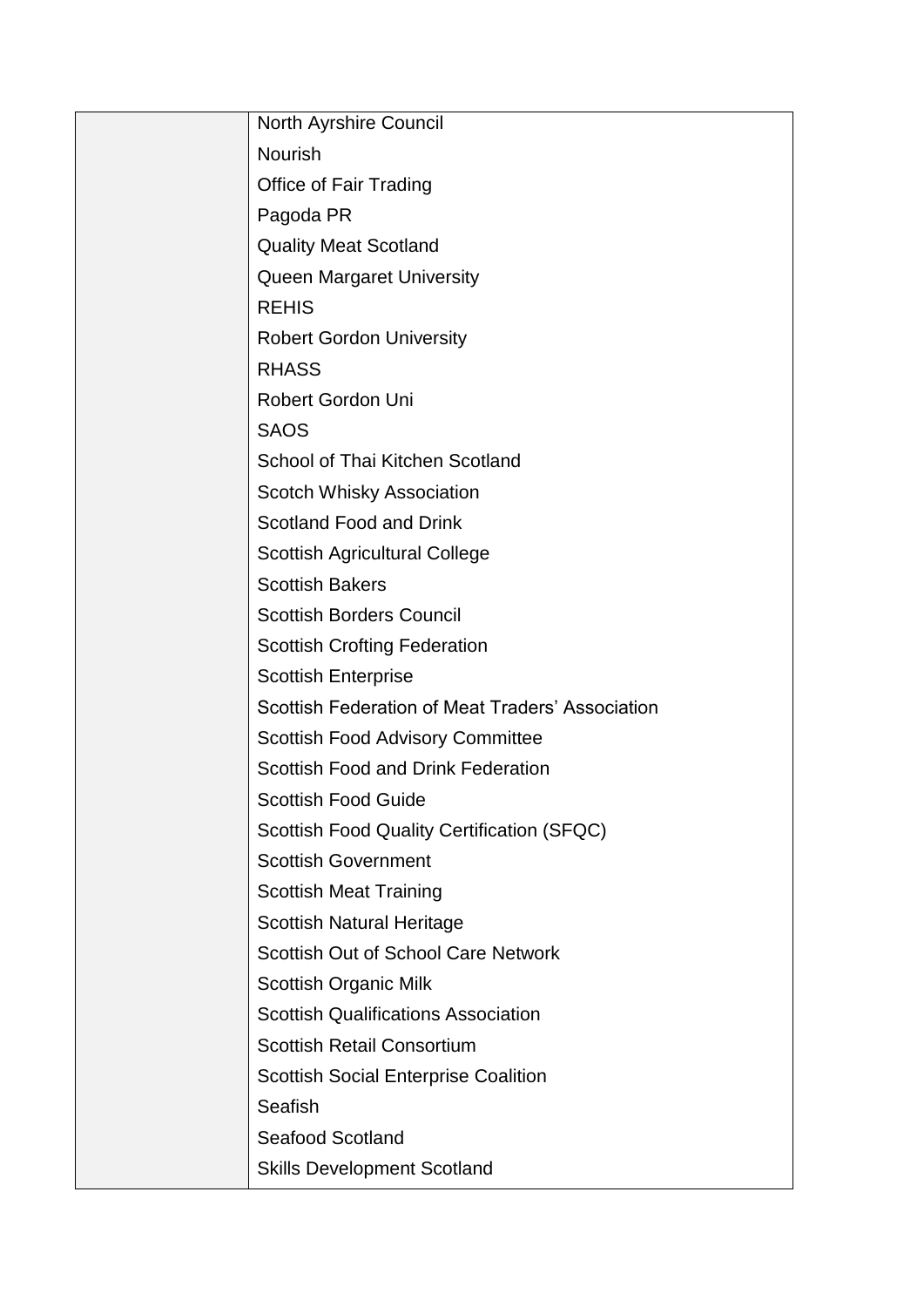|                        | Slow Food                                                       |
|------------------------|-----------------------------------------------------------------|
|                        | Soil Association Scotland                                       |
|                        | Stirrin' Stuff                                                  |
|                        | <b>Stirling Council</b>                                         |
|                        | <b>Strathearn Solutions</b>                                     |
|                        | <b>Tartan Silk PR</b>                                           |
|                        | <b>Taste Communications</b>                                     |
|                        | <b>Tesco</b>                                                    |
|                        | The Children's Orchard                                          |
|                        | <b>Trellis Scotland</b>                                         |
|                        | University of Aberdeen Rowett Institute of Nutrition and Health |
|                        | University of Abertay                                           |
|                        | <b>Vivid Solutions</b>                                          |
|                        | Which                                                           |
|                        | <b>William Reed</b>                                             |
|                        | <b>WLFFC</b>                                                    |
|                        | <b>Word Bird Communications</b>                                 |
|                        | <b>Zero Waste Scotland</b>                                      |
|                        |                                                                 |
|                        |                                                                 |
|                        |                                                                 |
|                        | <b>Claire Baker MSP</b>                                         |
| Convener               | Rob Gibson MSP                                                  |
|                        | Patrick Harvie MSP                                              |
|                        | Jim Hume MSP                                                    |
|                        | John Scott MSP                                                  |
|                        |                                                                 |
| <b>Deputy Convener</b> |                                                                 |
|                        | None                                                            |
| Secretary              |                                                                 |
|                        | Mary Lawton SFDF                                                |
| <b>Treasurer</b>       |                                                                 |
|                        | None                                                            |
|                        |                                                                 |